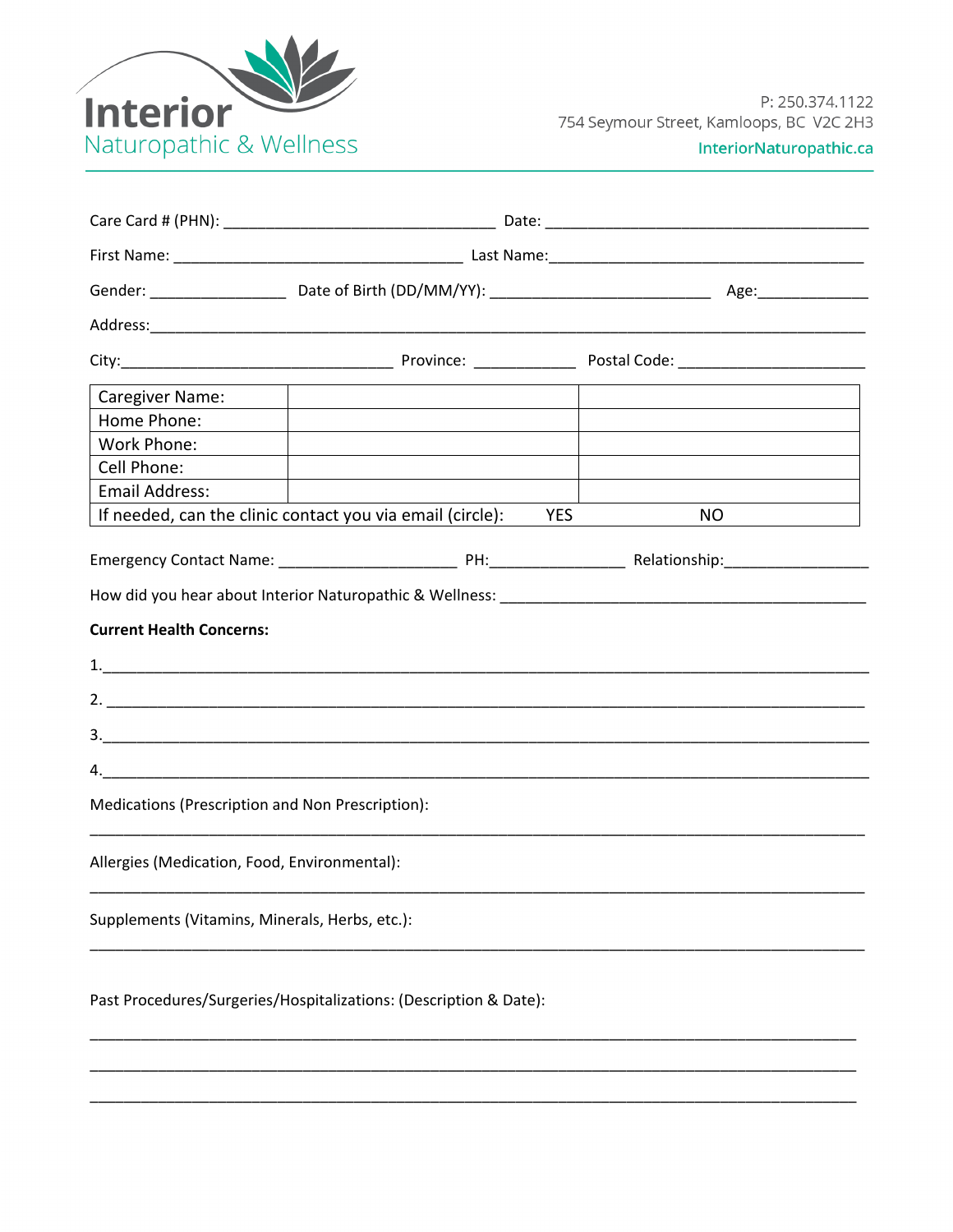## **Past Medical History** (P=Past, C=Current):

| Condition            | P | $\mathsf{C}$ | Condition             | P | $\mathsf{C}$ | Condition           | P | $\mathsf{C}$ |
|----------------------|---|--------------|-----------------------|---|--------------|---------------------|---|--------------|
| Acne                 |   |              | Fatigue               |   |              | Scarlet             |   |              |
|                      |   |              |                       |   |              | Fever               |   |              |
| Allergies            |   |              | <b>Frequent Colds</b> |   |              | <b>Skin Disease</b> |   |              |
|                      |   |              | and Flu               |   |              |                     |   |              |
| Anemia               |   |              | Headache              |   |              | <b>Sinusitis</b>    |   |              |
| <b>Bed wetting</b>   |   |              | Heart murmur          |   |              | <b>Strep Throat</b> |   |              |
| <b>Birth defects</b> |   |              | <b>High Fever</b>     |   |              | Stuffy nose         |   |              |
| Cancer               |   |              | Hyperactivity         |   |              | Thrush              |   |              |
| Chicken Pox          |   |              | Insomnia              |   |              | Tonsilitis          |   |              |
| Colic                |   |              | Jaundice              |   |              |                     |   |              |
| <b>Cold Sores</b>    |   |              | Learning              |   |              | Tuberculosis        |   |              |
|                      |   |              | Disorder              |   |              |                     |   |              |
| Constipation         |   |              | Low/High BP           |   |              | Typhoid             |   |              |
|                      |   |              |                       |   |              | Fever               |   |              |
| Cough/wheezing       |   |              | Malaria               |   |              | Vomiting            |   |              |
|                      |   |              |                       |   |              | spells              |   |              |
| Cradle Cap           |   |              | Mononucleosis         |   |              | Warts               |   |              |
| Depression           |   |              | <b>Moodiness</b>      |   |              | Whooping            |   |              |
|                      |   |              |                       |   |              | Cough               |   |              |
| Diarrhea             |   |              | Mumps                 |   |              | Worms               |   |              |
| Dizzy Spells         |   |              | Parasites             |   |              | Other:              |   |              |
| Earaches/Infections  |   |              | Pneumonia             |   |              |                     |   |              |
| Exposure to          |   |              | Rheumatic             |   |              |                     |   |              |
| cigarette smoke      |   |              | Fever                 |   |              |                     |   |              |
| Epilepsy/seizures    |   |              | Rubella               |   |              |                     |   |              |

## **Immunizations**

|                                     | Age given | Any Adverse Reactions? |
|-------------------------------------|-----------|------------------------|
| DPT (Diptheria, Pertussis, Tetanus) |           |                        |
| MMR (Measles, Mumps, Rubella)       |           |                        |
| Polio                               |           |                        |
| Haemophilus, Influenza Type B       |           |                        |
| (Meningitis)                        |           |                        |
| Hep-B (Hepatitis B)                 |           |                        |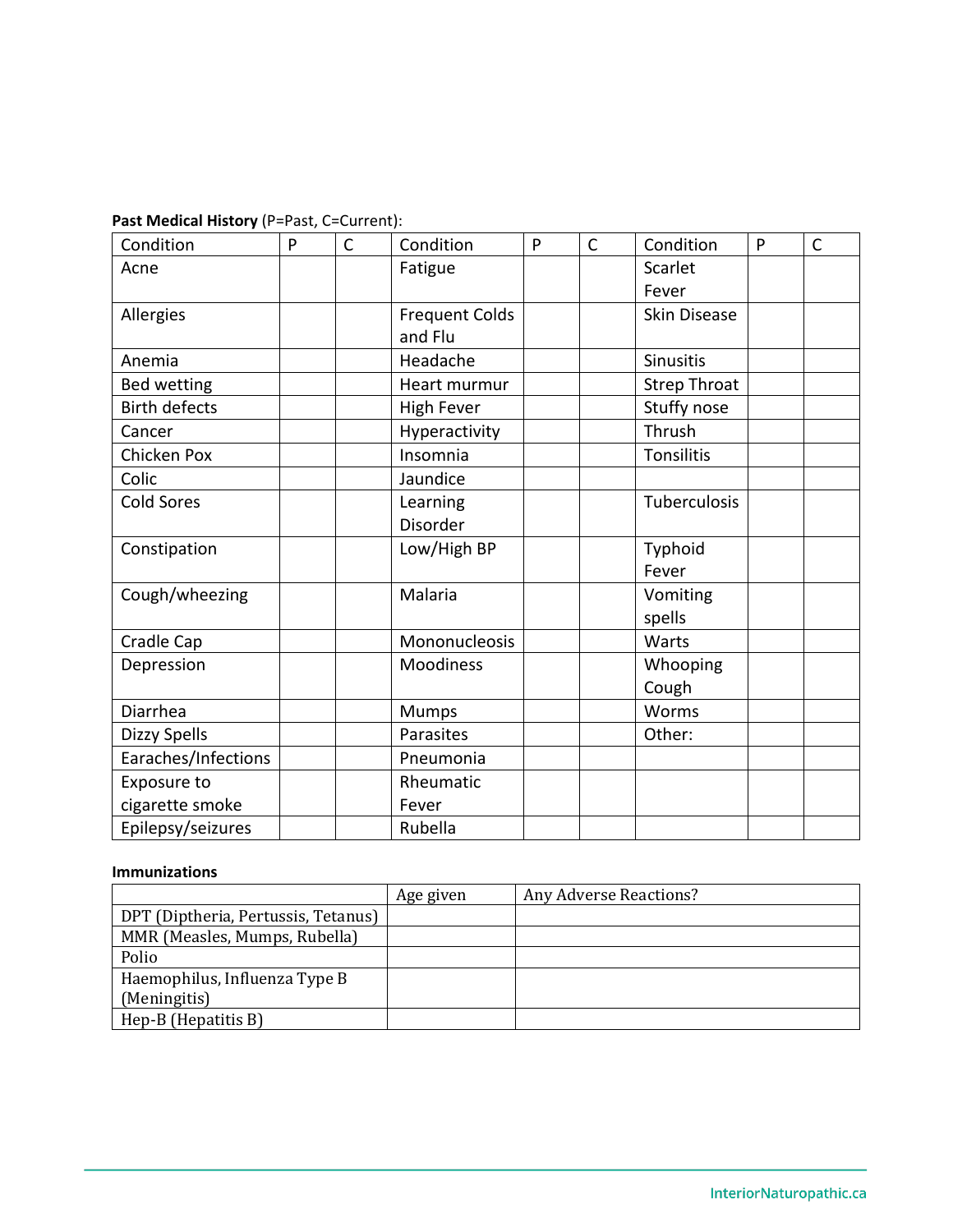**Family Medical History** (Blood Relatives, NOT including your child):

|                            | Which Relative and Age of Onset? Doctors notes |  |
|----------------------------|------------------------------------------------|--|
| $\Box$ Addiction           |                                                |  |
| $\Box$ Arthritis           |                                                |  |
| $\Box$ Allergies/Asthma    |                                                |  |
| $\Box$ Cancer              |                                                |  |
| $\Box$ Depression/Anxiety  |                                                |  |
| $\Box$ Diabetes            |                                                |  |
| $\Box$ Hepatitis           |                                                |  |
| $\Box$ High Blood Pressure |                                                |  |
| $\Box$ High Cholesterol    |                                                |  |
| $\Box$ Kidney Disease      |                                                |  |
| $\Box$ Obesity             |                                                |  |
| $\Box$ Osteoporosis        |                                                |  |
| $\Box$ Seizure/Epilepsy    |                                                |  |
| $\Box$ Thyroid Disease     |                                                |  |

## **Lifestyle and Social History:**

| Parents/Caregivers:          | Single        | Married | Separated      | Divor Doctor's notes |
|------------------------------|---------------|---------|----------------|----------------------|
| Mother/Caregiver occupation: |               |         |                |                      |
| Father/Caregiver occupation: |               |         |                |                      |
| # of Siblings                |               |         |                |                      |
| Daycare/Preschool:           | Hrs per day?: |         | Hrs per week?: |                      |
| Regular Exercise?:           | Type?:        |         |                |                      |

| Social                      | Yes | No | Details | Doctor's notes |
|-----------------------------|-----|----|---------|----------------|
| Interacts well with others? |     |    |         |                |
| Good social network?        |     |    | Who?    |                |

| Lifestyle:                     | Yes | No | <b>Details</b>      |        |      |
|--------------------------------|-----|----|---------------------|--------|------|
| Does your child feel stressed? |     |    | Level (circle): Low | Medium | High |
| Source of stress?              |     |    |                     |        |      |
| What does your child do to     |     |    |                     |        |      |
| relieve stress?:               |     |    |                     |        |      |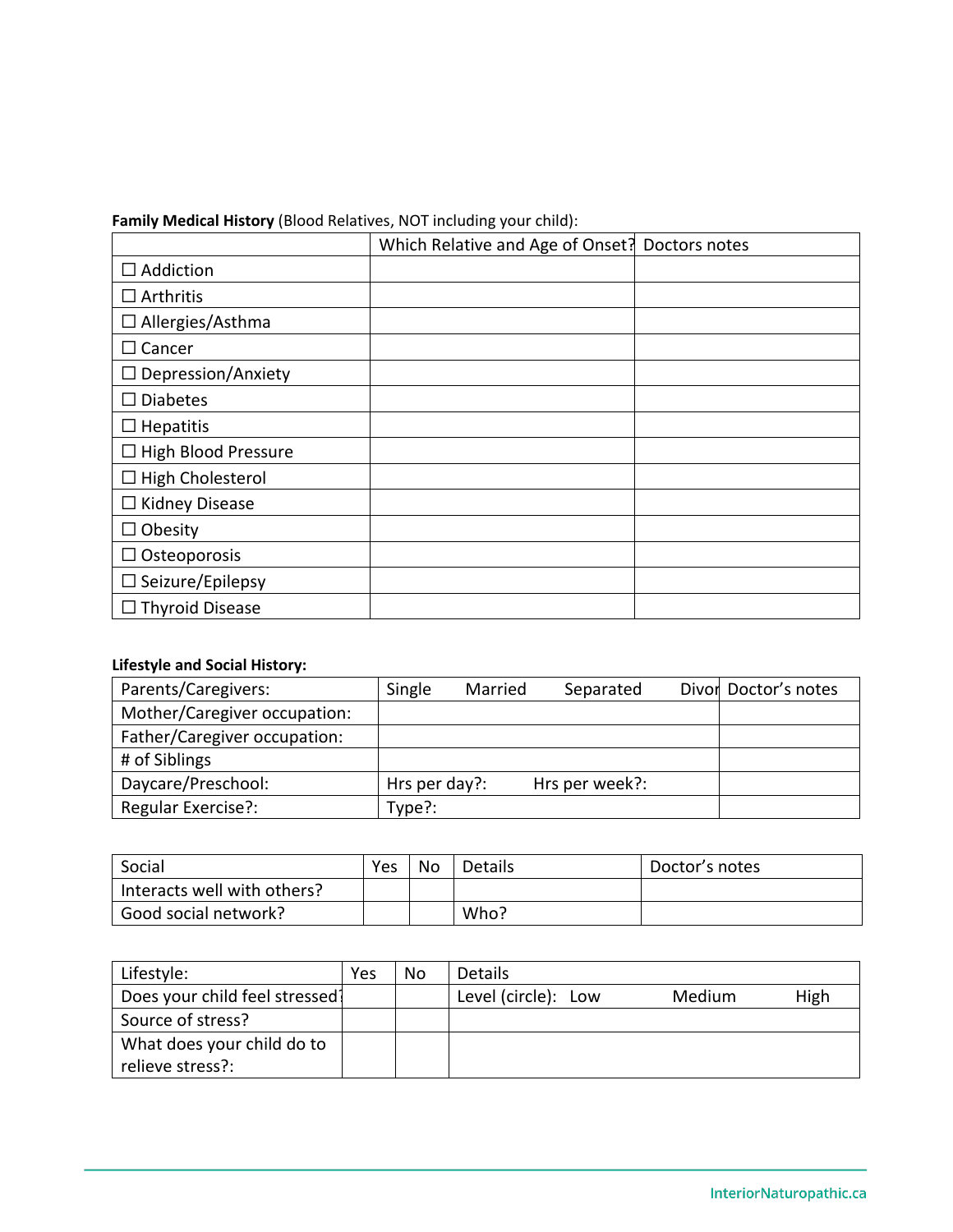| Sleep:                   | Yes | No | <b>Details</b>            |
|--------------------------|-----|----|---------------------------|
| Problems falling asleep? |     |    |                           |
| Problems staying asleep? |     |    |                           |
| Wake up feeling rested?  |     |    | # hours sleep per night?: |
| Does your child dream?   |     |    |                           |

| <b>Diet</b>                                   | <b>Details</b> |
|-----------------------------------------------|----------------|
| Does your child follow a particular diet?     |                |
| Known food allergies/intolerances?            |                |
| What is your childs typical breakfast?        |                |
| What is your childs typical lunch?            |                |
| What is your childs typical dinner?           |                |
| How much water does your child drink per day? |                |
| What is your childs current weight?           |                |
| What was your childs weight one year ago?     |                |
| What is your childs height?                   |                |

## **Prenatal/Birth/Feeding History:**

| Mothers health during pregnancy:                                                                                                                                                                                               | Doctor's notes            |  |
|--------------------------------------------------------------------------------------------------------------------------------------------------------------------------------------------------------------------------------|---------------------------|--|
| Age:                                                                                                                                                                                                                           | Medications:              |  |
| Bleeding:                                                                                                                                                                                                                      | X-Rays:                   |  |
| Nausea:                                                                                                                                                                                                                        | Smoking:                  |  |
| Stress:                                                                                                                                                                                                                        | Alcohol consumption:      |  |
| Trauma/Injury:                                                                                                                                                                                                                 | Recreational drug use:    |  |
| High Blood Pressure:                                                                                                                                                                                                           | Other:                    |  |
| Term:                                                                                                                                                                                                                          |                           |  |
| Preterm: and the state of the state of the state of the state of the state of the state of the state of the state of the state of the state of the state of the state of the state of the state of the state of the state of t | Full term : Birth Weight: |  |
| Pregnancy/Labour and Delivery:                                                                                                                                                                                                 |                           |  |
| Easy: Difficult: Vaginal: C-                                                                                                                                                                                                   |                           |  |
| Section: __________                                                                                                                                                                                                            |                           |  |
| Feeding of infant:                                                                                                                                                                                                             |                           |  |
| Breast fed: how long?:                                                                                                                                                                                                         |                           |  |
| Formula fed: how long?: Type of formula:                                                                                                                                                                                       |                           |  |
| Age solid food was introduced:                                                                                                                                                                                                 |                           |  |
| Any cow's milk introduced:                                                                                                                                                                                                     |                           |  |